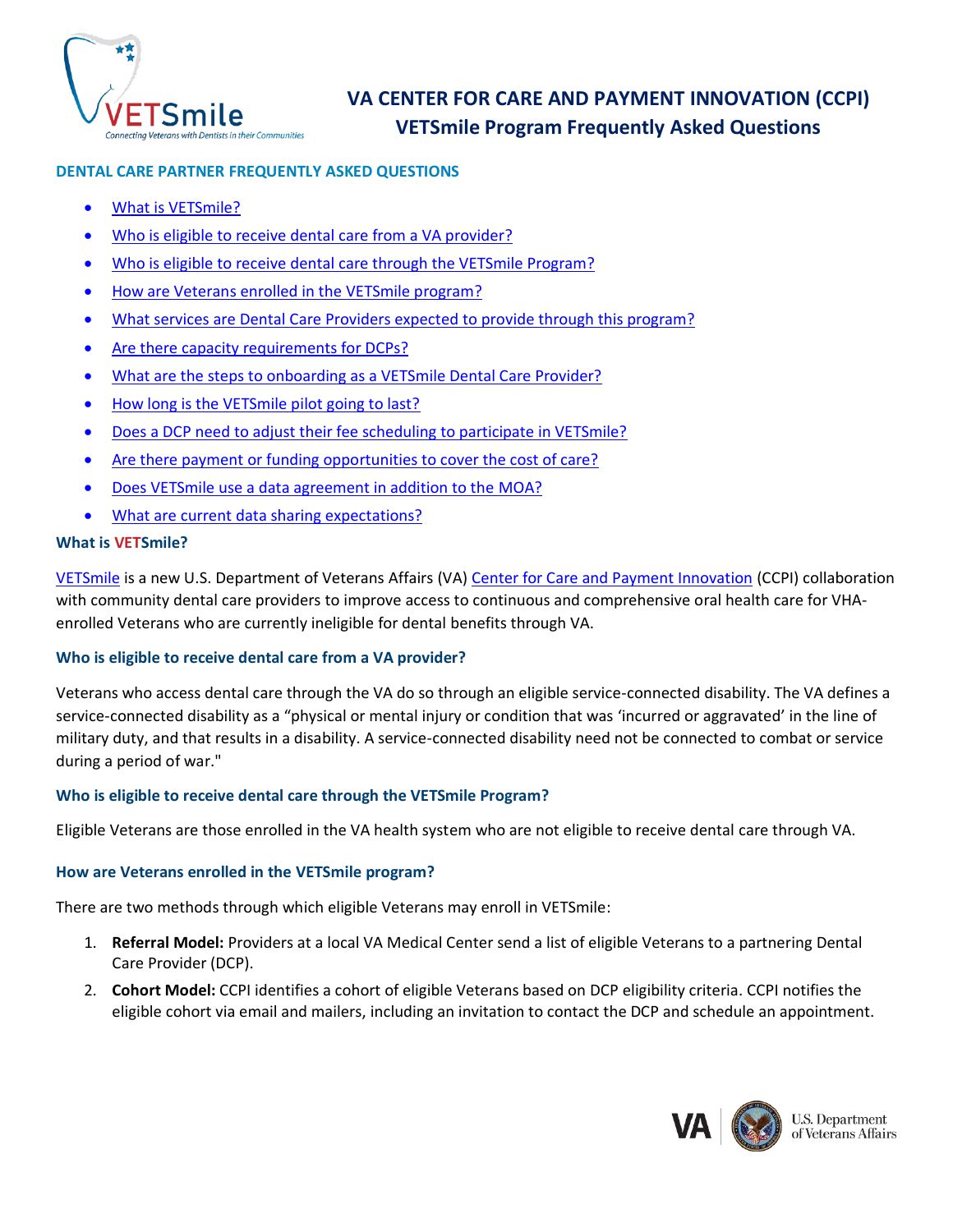#### *Figure 1: Eligible Veterans' Enrollment into VETSmile*



# <span id="page-1-0"></span>**What services are Dental Care Providers expected to provide through this program?**

The program intends to connect Veterans with basic dental care services (e.g., preventative oral care, cleanings, exams) as a minimum. DCPs can propose additional services offered to VETSmile patients.

#### <span id="page-1-1"></span>**Are there capacity requirements for DCPs?**

There are no capacity requirements for the minimum number of VETSmile patients to treat at a time.

CCPI works with each Dental Care Partner to establish additional criteria as needed to accommodate capacity for new Veteran patients (e.g., dental insurance status, residency, or income status relative to Federal Poverty Level).

#### <span id="page-1-2"></span>**What are the steps to onboarding as a VETSmile Dental Care Provider?**

After an initial introductory meeting with CCPI, interested Dental Care Providers are provided a Memorandum of Agreement following the initial call for signature. but begin to work with them regardless of whether or not the MOA is signed and approved. CCPI then works closely with the DCP to tailor the VETSmile program for its dental care sites.

#### <span id="page-1-3"></span>**How long is the VETSmile pilot going to last?**

VETSmile is Congressionally mandated to continue through 2026. After the five-year pilot phase concludes, Congress and VA administrators will evaluate the program for further scaling or extending the pilot phase. Since the program is designed to provide Veterans a dental home where they can continue to receive comprehensive care for the rest of their lives, the conclusion of the pilot will not affect the Veterans already in the program

### <span id="page-1-4"></span>**Does a DCP need to adjust their fee scheduling to participate in VETSmile?**

DCPs can use their existing fee schedules to determine the cost of care for VETSmile patients. There are no requirements to provide a VETSmile-specific discount.

### <span id="page-1-5"></span>**Are there payment or funding opportunities to cover the cost of care?**

Not from VA. However, some DCPs have received grants and funding from philanthropic sources to help with costs at their particular pilot location(s). VA does not reimburse DCPs for the care Veterans receive. DCPs on their own determine how to help reduce or offset the cost of dental care Veterans receive.

#### <span id="page-1-6"></span>**Does VETSmile use a data agreement in addition to the MOA?**

VETSmile Program includes data-related language in the MOA that explicitly details the following: 1. data usage, 2. transfer, 3. sharing, 4. consent, 5. security, and 6. privacy.

### <span id="page-1-7"></span>**What are current data sharing expectations?**

VETSmile will be collecting only summary-level data on a monthly basis while efforts are underway to create a secure web submission portal for PHI/PII data.

#### **Does VETSmile have their own data use agreement?**